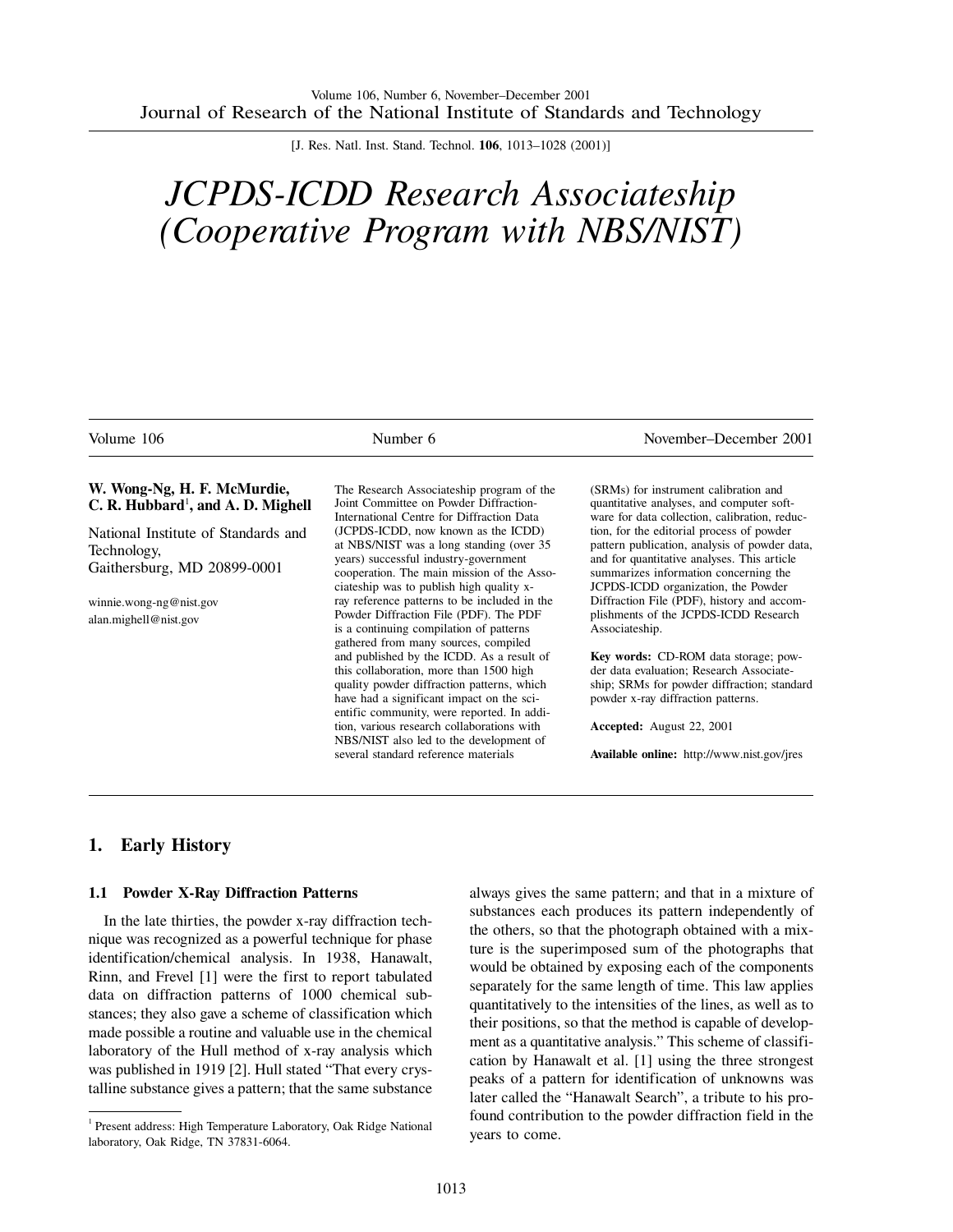#### **1.2 Formation of the JCPDS**

In the late 1930s, a meeting was held at Gibson Island, MD to discuss the formation of an ongoing file of x-ray powder diffraction patterns of chemical phases for use in identifying materials. This meeting was arranged by Wheeler P. Davey of Pennsylvania State College. Herbert Insley and Howard McMurdie were invited to the meeting as NBS was known to have a growing interest in the subject. In 1941, the Joint Committee on Chemical Analysis by X-Ray Diffraction Methods, part of the American Society for Testing and Materials (ASTM), was founded. This committee, which was also sponsored by the British Institute of Physics, asked Davey to direct an extensive project to coordinate research and publication activity of the diffraction patterns worldwide [3,4]. This activity called upon numerous leaders in the x-ray diffraction field to categorize a collection of cards with information pertaining to powder x-ray diffraction patterns. Howard McMurdie was asked to represent NBS. For several years the size of the committee expanded, and its members met at Pennsylvania State University on a regular basis. Later the chairman for the committee was J. V. Smith, also from Penn State.

ASTM published the first set of data, consisting of 4000 cards in 1941, covering some 1300 compounds. An extensive set of some 4500 supplement cards was completed around 1945. These cards contained data for inorganic, organic and mineral crystalline phases and included interplanar spacings, relative intensities, and, when available, indexing, unit cell, specific gravity, and optical property data.

The purpose of this committee was to collect, edit, publish, and distribute primary references for x-ray powder diffraction analysis/identification of crystalline materials. This compilation is now commonly known as the Powder Diffraction File<sup>TM</sup> (PDF). Many scientific associations and societies, including the ASTM, supported the initial effort. Continued additions and regular publication of "sets" followed. By 1969, the committee was constituted as a Pennsylvania nonprofit corporation under the title of the Joint Committee on Powder Diffraction Standards (JCPDS). In 1978, the current name—International Centre for Diffraction Data—was adopted. The ICDD Mission Statement is "The International Centre for Diffraction Data will continue as the world center for quality diffraction data to meet the needs of the technical community, ICDD promotes the applications of materials characterization methods in science and technology by providing a forum for the exchange of ideas and information."

Today, nearly 300 international scientists from industrial, academic and governmental laboratories comprise the active membership from which the organization draws its Board of Directors, committees, and subcommittees. The members, who are volunteers, are actively engaged in developing the field of x-ray powder diffraction and related disciplines. They gather twice annually to discuss various technical issues related to powder diffraction methods, and editorial issues related to the PDF, and to organize, plan, and review policies and procedures within the ICDD organization. The Technical Committee consists of three categories of subcommittees, namely, Materials Subcommittee (Ceramics, Minerals, Metals and Alloys, Organic and Pharmaceutical and Polymer), Characterization Methods & Tools Subcommittee (Electron Diffraction, Synchrotron Diffraction Methods, X-Ray Diffraction Methods, X-Ray Fluorescence, High Pressure and High Temperature Diffraction, and Neutron Powder Diffraction), and ICDD Activities Subcommittee (Database, Education and PDF Editorial Staff). A paid scientific and administrative staff, located at the headquarters in Pennsylvania, is responsible for the production of the various databases offered by the ICDD.

The ICDD financially supports scientific activities worldwide. Amongst these activities, it maintains a Grants-in-Aid program in order to provide high quality data and develop search techniques for the identification of materials by powder diffraction methods. In the area of education, the ICDD "has established a Crystallography Scholarship Fund, now known as the Ludo Frevel Crystallography Scholarship Fund." The function of this fund is "to encourage promising graduate students to pursue crystallographically oriented research."

#### **1.3 Formation of the JCPDS-Associateship at NBS**

In the late forties, there was considerable criticism about duplicate patterns on some phases which were not always consistent as they were made by different methods , and there was always a call for coverage of more compounds. For example, at a meeting of the American Crystallographic Society in 1948 a prominent crystallographer called for the whole file to be redone. It was recognized that there was a need for an organized scientific group to undertake a systematic review of the file, and to prepare quality powder diffraction reference standards. Although many of the patterns obtained from the literature and other sources were adequate, there was a need was to prepare data using reproducible, controlled conditions of specimen preparation and the best recording instrumentation available. Under the sponsorship of the ASTM, the Joint Committee on Chemical Analysis by X-Ray Diffraction Methods of the ASTM, A.S.X.- R.E.D., and British Institute of Physics, a Research Associateship was established at NBS, effective July 18, 1949 [4].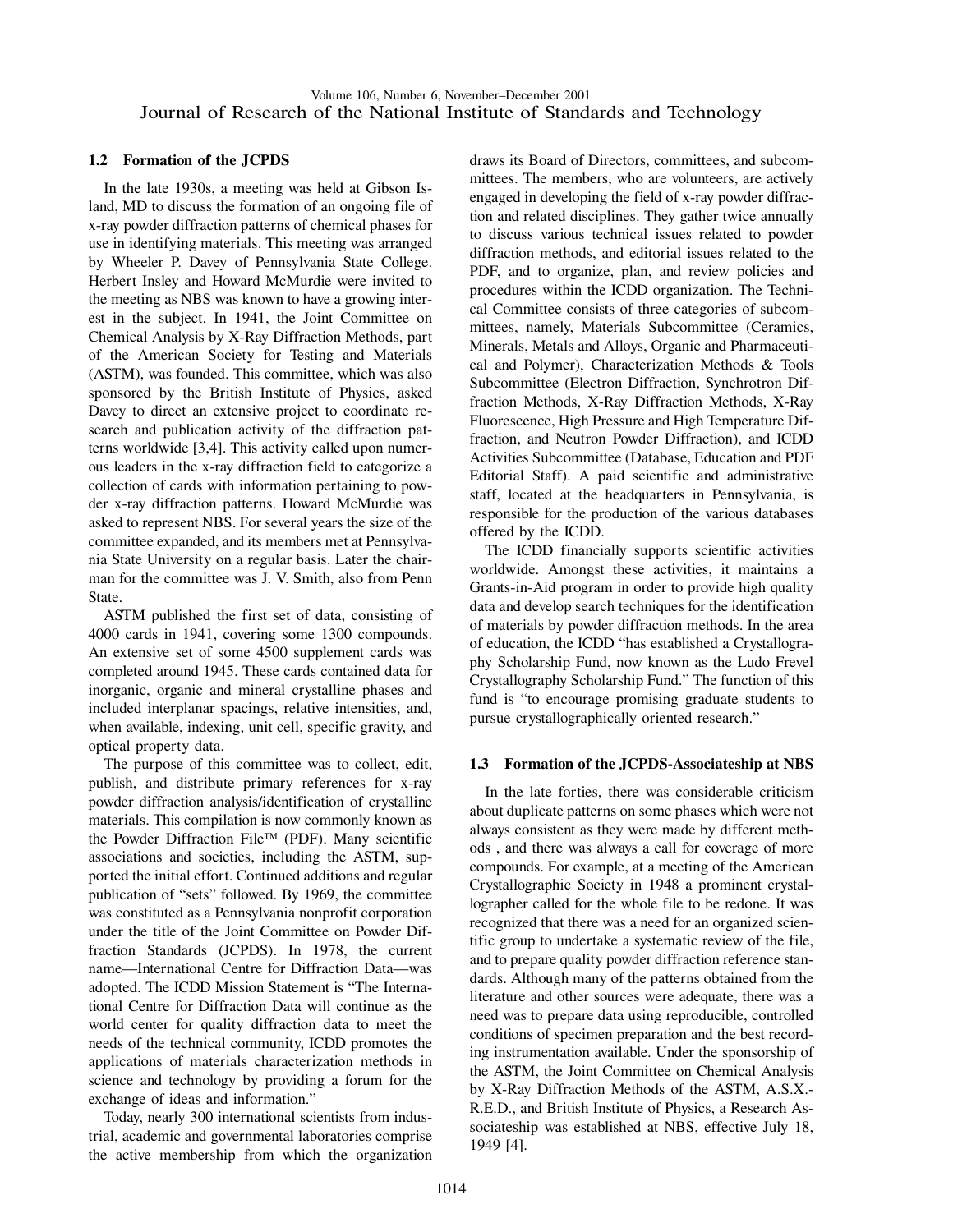The Research Associateship was under the direct supervision of H. F. McMurdie, then Chief of the Constitution and Microstructure Section of the Division of Mineral products, and members of this special group were appointed by the JCPDS-ICDD, consisting of Chairman W. L. Fink (Aluminum Company of America), L. L. Wyman (General Electric Co.), W. P. Davey, and L. K. Frevel (Dow Chemical Co.). Eleanor Tatge was named to the Associateship. Her primary responsibility was to review conflicting data in the card file issued by the Joint Committee and undertake the selection of correct patterns or to make new patterns of standard material After McMurdie's retirement, he was appointed by the JCPDS-ICDD to be the main contact with ICDD and H. Swanson became the principal scientist. In 1976 Marlene Morris became the contact and principal scientist. In the early seventies, Camden Hubbard of NBS was

appointed as the liaison officer between the Associateship and NBS. He provided distinguished leadership in ensuring the quality of the patterns, as well as keeping abreast with the state-of-the-art computer technology and x-ray diffraction instrumentation and techniques.

The members of the Associateship from the beginning to its conclusion in 1986, included (alphabetical order): Simon J. Carmel, Eloise H. Evans, Ruth K. Fuyat, Nancy T. Gilfrich, Donna M. Gladhill, Johan H. de Groot, Kimberly Hill, Camden R. Hubbard, Howard F. McMurdie, Marlene C. Morris (Cook), Boris Paretzkin, Harry S. Parker, Nikos P. Pyrros, Eleanor Tatge, Roger P. Stinchfield, Howard E. Swanson, George M. Ugrinic, Linda Ulmer, and Winnie Wong-Ng. A few photographs of these members and outside colleagues are shown in Figs. 1 to 4.



**Fig. 1.** Photo of the early diffractometers (seventies and early eighties) and strip-chart recorders used to collect powder diffraction patterns. Howard McMurdie is shown in the front and Boris Paretzkin (deceased) in the back.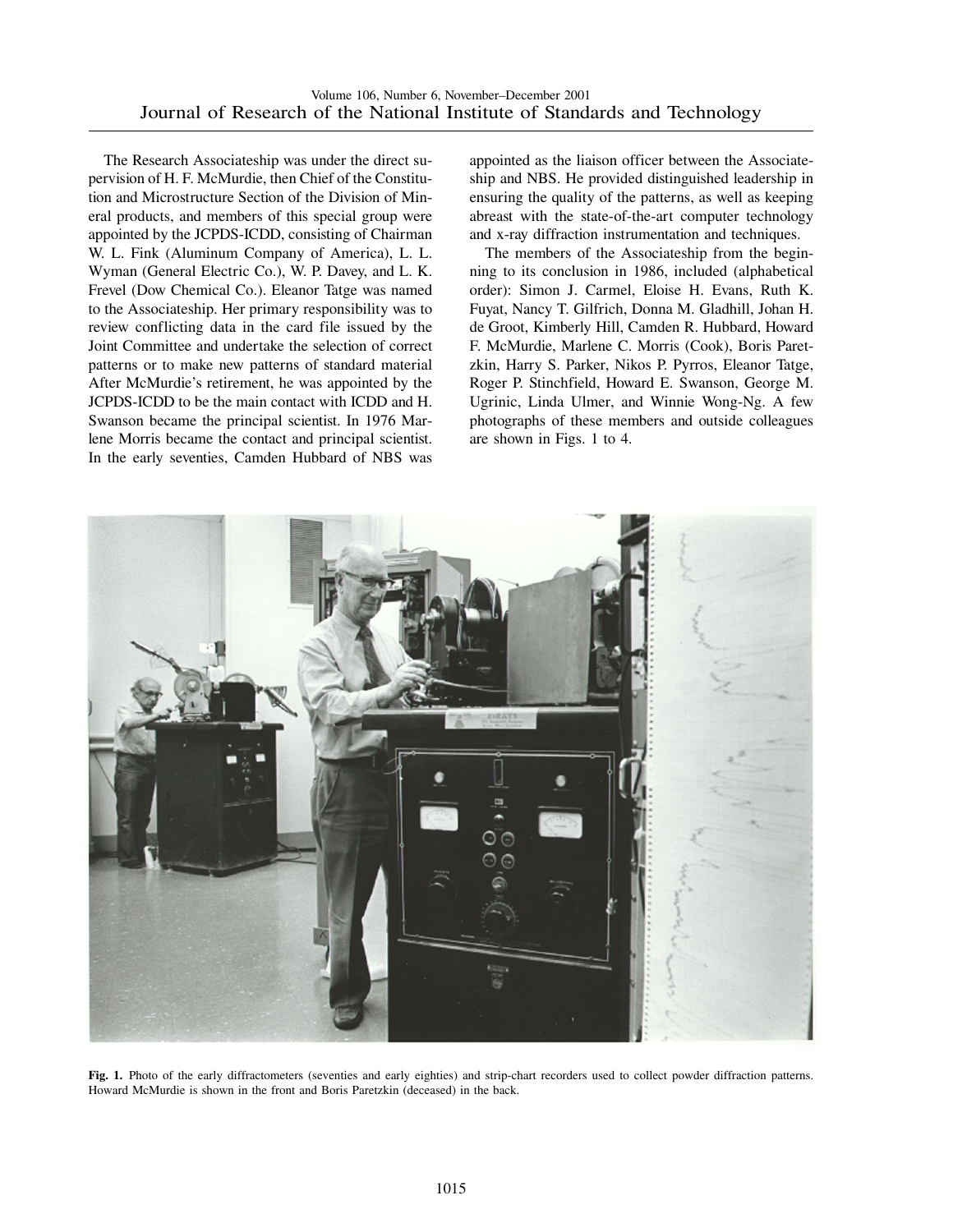

**Fig. 2.** Members of the JCPDS Associateship with members of the JCPDS Board of Directors. (From left to right, front row: Eloise Evans, Boris Paretzkin, Mary Mrose, Winnie Wong-Ng; back row: Julian Messick (general manager of JCPDS), James Edmond (JCPDS member of BOD), Howard McMurdie, Marlene Morris, Harry Parker, Gregory McCarthy (JCPDS member of BOD), Deane Smith (JCPDS Chairman of BOD), and Camden Hubbard (NBS/JCPDS Liaison).

## **2. The Powder Diffraction File (PDF)**

In the early days, the PDF [5] database was available on  $3 \times 5$  inch card sets and microfiche sets, with accompanying Alphabetic, Hanawalt, and Fink Search Manuals. Periodically several sets are re-edited and published in bound volumes. A subset of the PDF database was made available for search/match on magnetic tape. Many intermediate editorial and technical procedures were used to maintain quality, accuracy, and completeness of the database. In 1976, the JCPDS recognized the need to convert to a computer data base [6,7]. More details of the computerization process will be described below.

Powder diffraction patterns are compiled from journals, the ICDD Grant-in-aid Program, other grants and scientific contributions. The patterns are edited for correctness, and reviewed for quality and uniqueness by various experts of the field. Subfile mark assignment was also conducted by the editors. The careful editorial process assures that the ICDD maintains the highest standards for accuracy and quality of its database [8].

The PDF currently (2001 release) consists of 51 sets of data and 136 895 patterns (over 87 500 experimental and 49 000 patterns calculated from the ICSD (ICSD is the Inorganic Crystal Structure Database maintained by Fachsinformationzentrum (FIZ) in Karlsruhe and NIST). The file covers ceramic mineral, metal/alloy, organic and other inorganic crystalline materials. The PDF is subdivided into various subfiles, such as inorganic, mineral, organic, metal/alloy, common phases, ICSD, forensic, education, zeolite, explosive, superconductors, cement, corrosion, polymer, detergent, pigment, pharmaceutical, ceramics, and a separate subfile for the NBS patterns.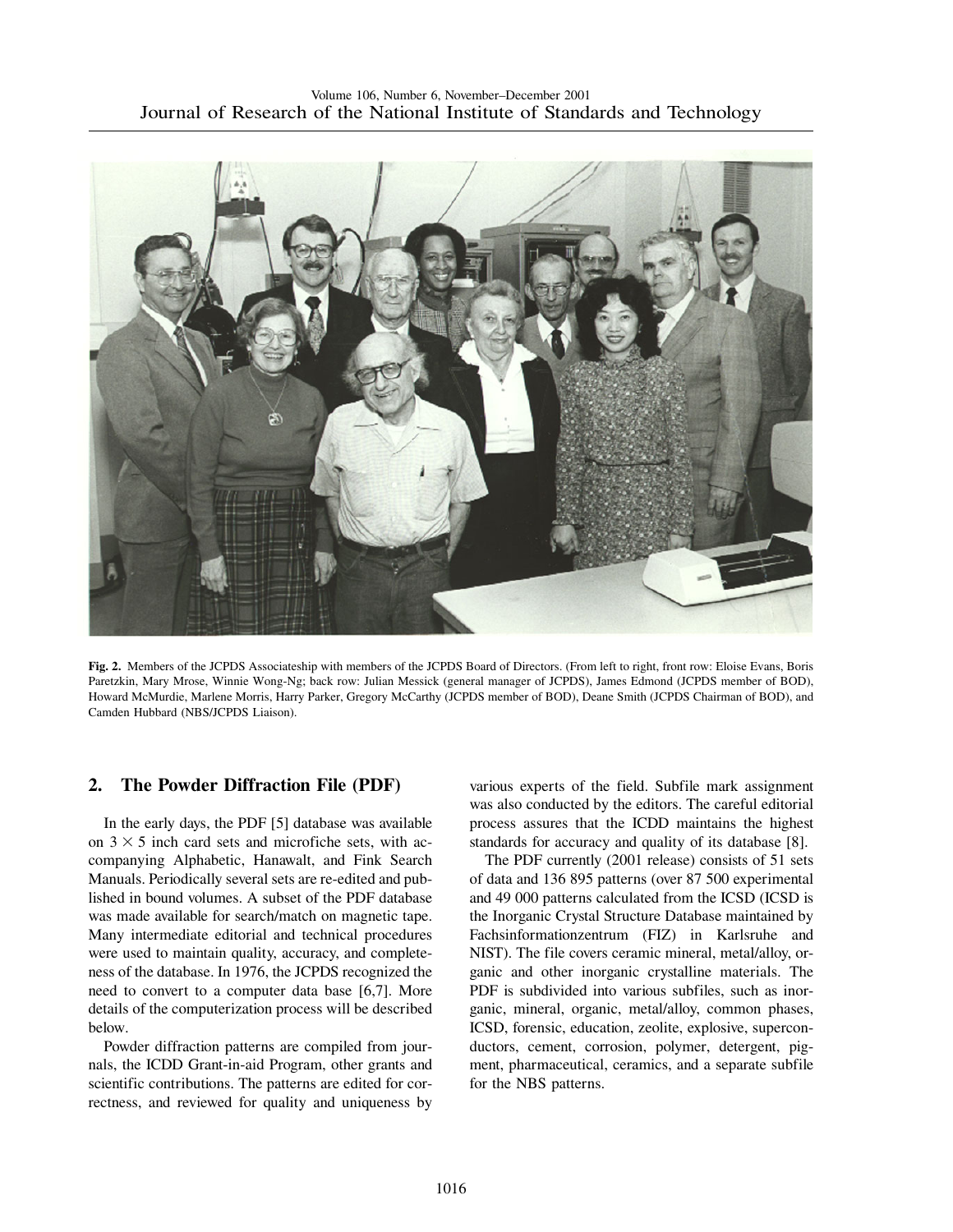

**Fig. 3.** In 1986, the mission of the JCPDS/NBS collaboration was accomplished. This photo shows the Associateship members receiving a certificate of accomplishment from the NBS Deputy Director (later Director), Ray Kammer. From left to right, front row: Howard McMurdie, Boris Paretzkin, Eloise Evans, Winnie Wong-Ng; back row: Ray Kammer, Marlene Morris, Kimberly Kessell (Hill), and Camden Hubbard.

## **3. Collaborative Projects of the JCPDS-ICDD Research Associateship**

The primary mission of the JCPDS-ICDD Research Associateship was to produce standard reference x-ray powder diffraction patterns for phase identification. Several additional research projects which were important for improvement of the quality of patterns and methodology were also identified and conducted under the supervision of the NBS scientific staff. These projects included the development of computer software for data collection and reduction, software to aid the powder pattern evaluation and editorial process, and quantitative phase analysis. Another area of important research area was the development of standard reference materials ( $SRM<sup>TM</sup>$ ) for instrument calibration and quantitative phase analysis.

#### **3.1 Preparation of Standard Reference Patterns**

These NBS standard patterns were produced using reproducible, controlled conditions of specimen preparation, and the best recording methods and instrumentation available. The method of producing these patterns has been described in detail by McMurdie et al. [9]. The consistently high quality of these patterns has been an integral part of the Powder Diffraction File (PDF). The directive of the JCPDS Associateship at NBS to prepare accurate data for the important inorganic substances has resulted in upgrading patterns already represented in the PDF as well as the addition of many new patterns from substances for which no data were available. Table 1 is an example of a NBS produced pattern for Au (PDF 4-784) prepared in year 1953. After all these years, it is still a sought-after standard, and is the only pattern for this material. The high quality of the data has shown to withstand the test of time.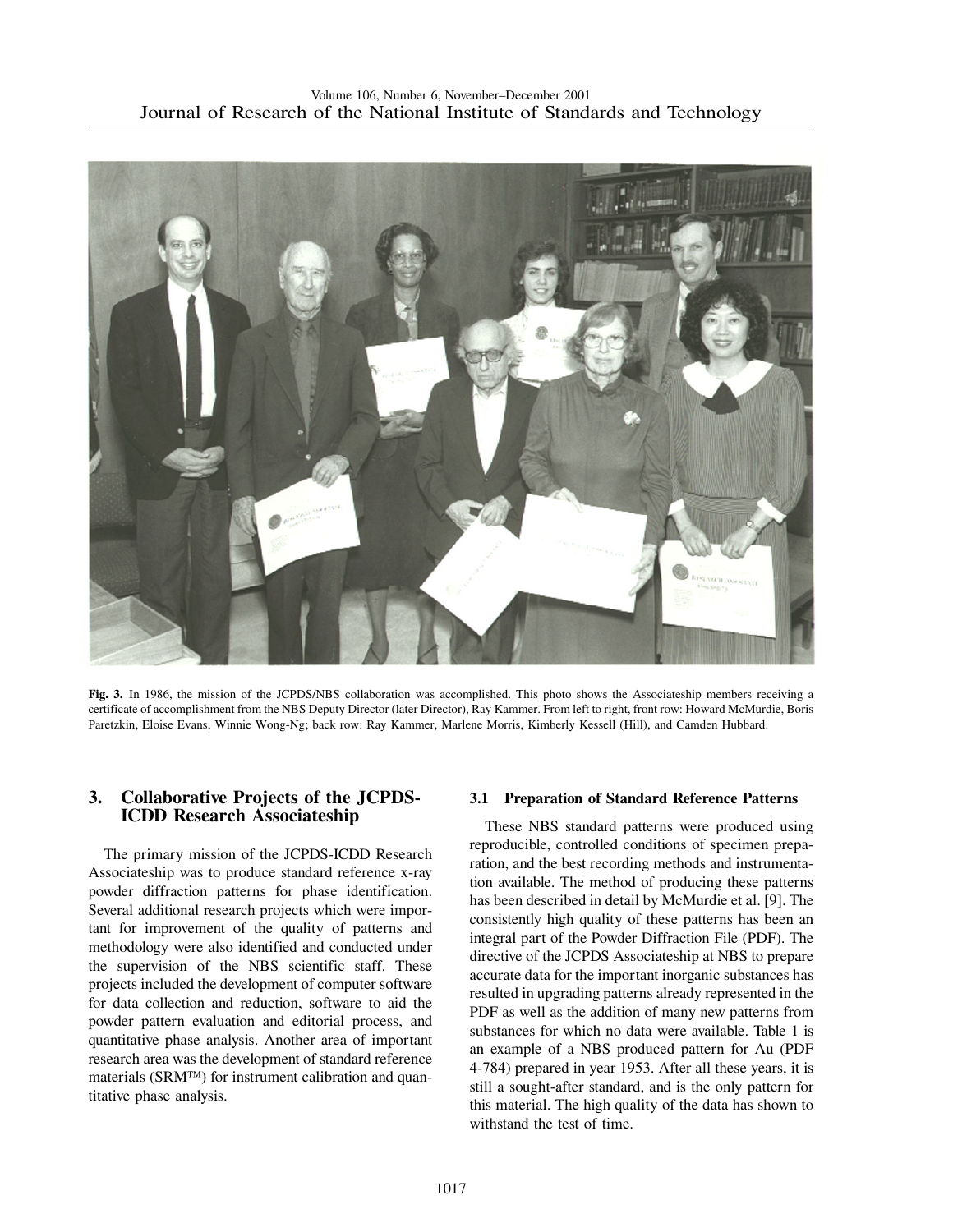

**Fig. 4.** Howard McMurdie receiving the 2000 Barrett Award from the Chair of the Board of Director, Camden Hubbard.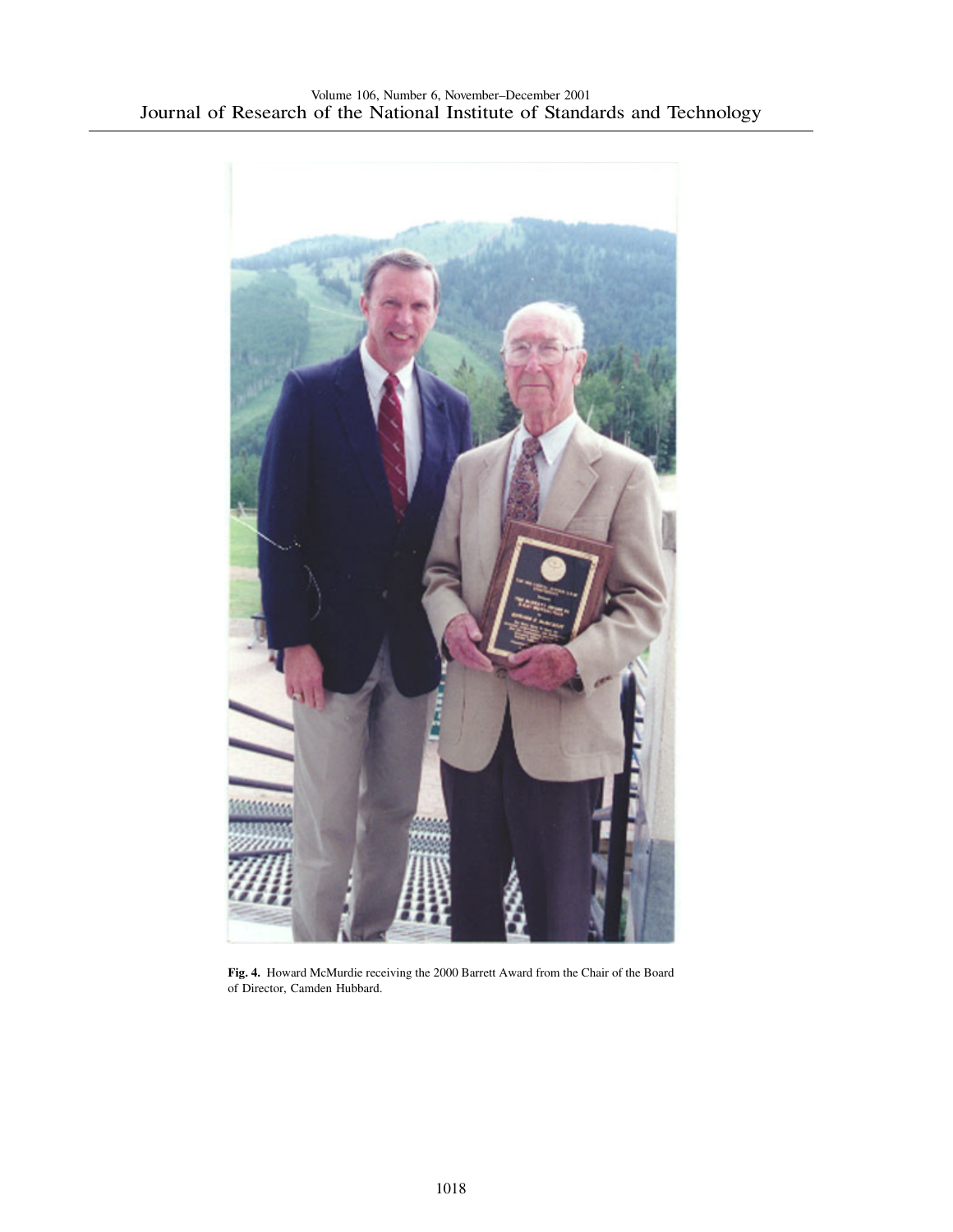**Table 1.** JCPDS/NBS powder diffraction pattern of Au (4-784), reproduced with the permission of the ICDD

| 04-0784                                                                                                                                                                                                                                                                                                                                                                                                                                                                                                                                                                                                                                                          |                                                   |                                 |                                                                                                                                |                  |                                                                                                | Wavelength= $1.54056$ |
|------------------------------------------------------------------------------------------------------------------------------------------------------------------------------------------------------------------------------------------------------------------------------------------------------------------------------------------------------------------------------------------------------------------------------------------------------------------------------------------------------------------------------------------------------------------------------------------------------------------------------------------------------------------|---------------------------------------------------|---------------------------------|--------------------------------------------------------------------------------------------------------------------------------|------------------|------------------------------------------------------------------------------------------------|-----------------------|
| Au                                                                                                                                                                                                                                                                                                                                                                                                                                                                                                                                                                                                                                                               | d(A)                                              | Int                             | $h \, k \, l$                                                                                                                  |                  |                                                                                                |                       |
| Gold                                                                                                                                                                                                                                                                                                                                                                                                                                                                                                                                                                                                                                                             | 2.355<br>2.039<br>1.442                           | 100<br>52<br>32                 | 1<br>$2^{\circ}$<br>220                                                                                                        | 1<br>$\mathbf 0$ | $\overline{1}$<br>$\mathbf 0$                                                                  |                       |
| Gold, syn<br>d-sp:<br>Rad.: CuKa1 $\lambda$ : 1.54056 Filter: Ni<br>Beta<br>Int.: Diffract.<br>I/Icor.:<br>Cut off:<br>Ref: Swanson, Tatge, Natl. Bur. Stand. (U.S.), Circ. 539, I, 33<br>(1953)                                                                                                                                                                                                                                                                                                                                                                                                                                                                 | 1.230<br>1.177<br>1.019<br>.9358<br>.912<br>.8325 | 36<br>12<br>6<br>23<br>22<br>23 | $\mathbf{3}$<br>$\overline{2}$<br>$\overline{\mathbf{4}}$<br>$3^{\circ}$<br>$\overline{\mathbf{4}}$<br>$\overline{\mathbf{4}}$ |                  | $1 \quad 1$<br>2 <sub>2</sub><br>0 <sub>0</sub><br>$3 - 1$<br>2 <sub>0</sub><br>2 <sub>2</sub> |                       |
| $S.G.: Fm\overline{3}m (225)$<br>Sys.: Cubic                                                                                                                                                                                                                                                                                                                                                                                                                                                                                                                                                                                                                     |                                                   |                                 |                                                                                                                                |                  |                                                                                                |                       |
| $\mathbf{C}$<br>А:<br>a: 4.0786<br>C.<br>b.                                                                                                                                                                                                                                                                                                                                                                                                                                                                                                                                                                                                                      |                                                   |                                 |                                                                                                                                |                  |                                                                                                |                       |
| mp: 1061.6-1063.2<br>Z:4<br>γ.<br>β.<br>$\alpha$ :<br>Ref: Ibid.                                                                                                                                                                                                                                                                                                                                                                                                                                                                                                                                                                                                 |                                                   |                                 |                                                                                                                                |                  |                                                                                                |                       |
| SS/FOM: $F_{9} = 129(.0078, 9)$<br>Dm: 19.300<br>Dx: 19.283                                                                                                                                                                                                                                                                                                                                                                                                                                                                                                                                                                                                      |                                                   |                                 |                                                                                                                                |                  |                                                                                                |                       |
| Sign: 2V:<br>ηωβ: 0.366<br>εγ:<br>εα:<br>Ref: Winchell, Elements of Optical Mineralogy, 17                                                                                                                                                                                                                                                                                                                                                                                                                                                                                                                                                                       |                                                   |                                 |                                                                                                                                |                  |                                                                                                |                       |
| Color: Yellow metallic<br>Pattern taken at 26 C. Sample purified at NBS,<br>Gaithersburg, Maryland, USA and is about 99.997% Au.<br>CAS #: 7440-57-5. Spectrographic analysis (%): Si 0.001,<br>Ca 0.001, Ag 0.001(?). Opaque mineral optical data on<br>specimen from unspecified locality: RR2Re=71.6, Disp.=16,<br>VHN100=53-58, Color values= 384, .391, 72.7, Ref.: IMA<br>Commission on Ore Microscopy QDF. Cu type. Gold<br>SuperGroup, 1C-disordered Group. PSC: cF4. Optical data<br>reference: Winchell, Elements of Optical Mineralogy, 17.<br>Structural reference: Winchell, Elements of Optical<br>Mineralogy, 17. Mwt: 196.97. Volume[CD]: 67.85. |                                                   |                                 |                                                                                                                                |                  |                                                                                                |                       |

TCDD<sup>SI</sup> © 2001 JCPDS-International Centre for Diffraction Data. All rights reserved<br>PCPDFWIN v. 2.2

The patterns prepared by the NBS Associateship were used for various applications. For example, they have often been singled out for reference when testing new methods involving x-ray diffraction. Also, as a final step in the alignment of any x-ray powder diffraction instrument, it is a common practice to record the pattern of some common materials, e.g.,  $SiO<sub>2</sub>$  (quartz),  $Al<sub>2</sub>O<sub>3</sub>$ (corundum) etc., and to compare them against the reference patterns produced by the Associateship. In later years, with the introduction of computer-controlled experimental systems, and with the computer-based search-match procedures, this testing became more intensive. During the development of computer unit cell indexing routines, it was further recognized that only high quality data such as the Associateship patterns would consistently yield correct results.

Because of the extraordinary quality of the patterns produced by the Associateship, they have been collected under a single cover known as the NBS Patterns. This collection contains patterns for many compounds commonly encountered in scientific and industrial studies. Although these patterns have appeared in Circulars and Monographs published by the NBS, several of these publications were out of print at the time the NBS Patterns Book appeared. Also, earlier patterns have been revised as new techniques became available. A minifile called 'NBS' subfile was created in the PDF database, and these patterns also served as a minisearch file along with a specific search manual. The NBS patterns have also been used as an excellent teaching tool in the use of powder diffraction methods for compound identification. (The full PDF with a large number of patterns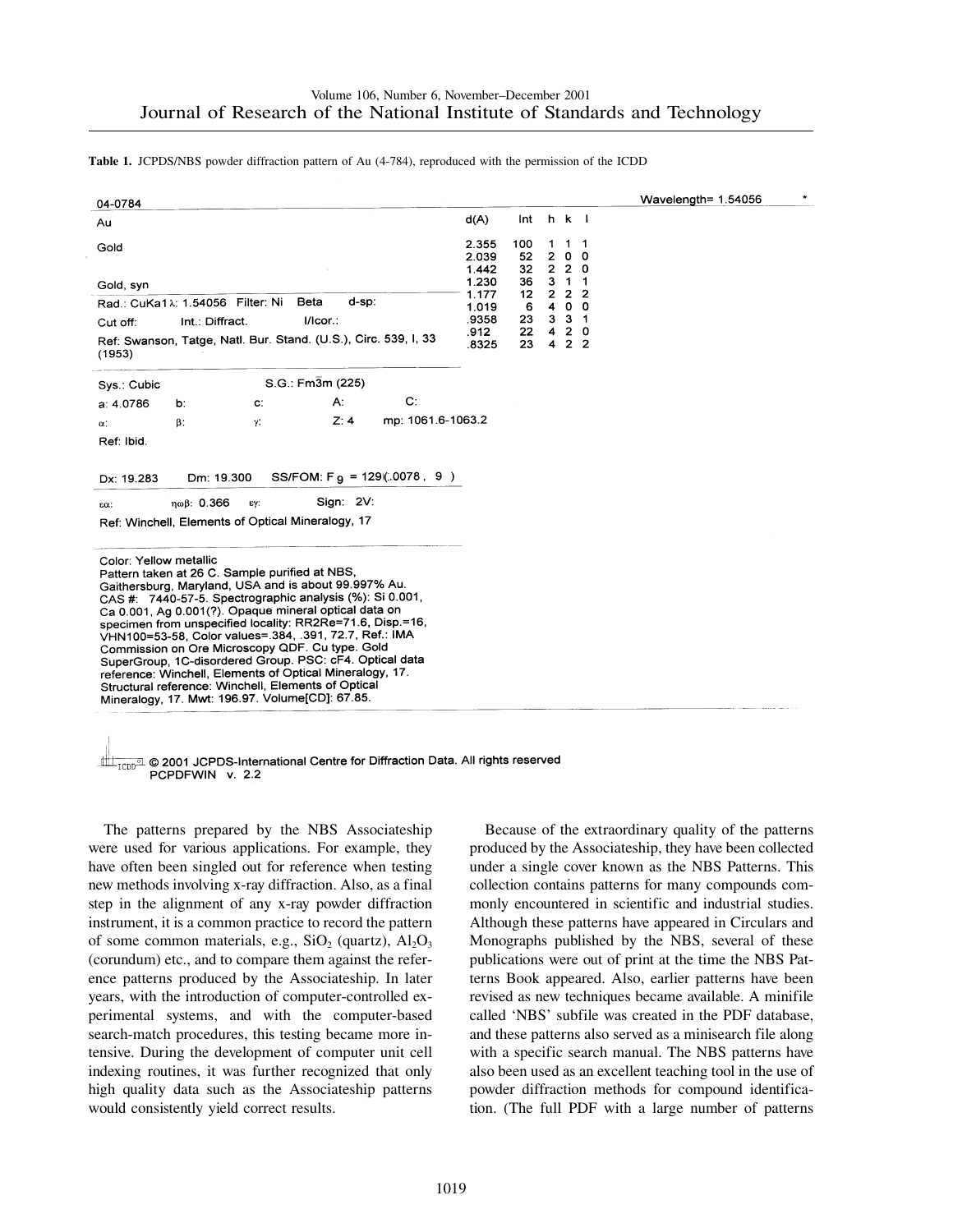often led the beginners into many confusing pattern similarities.) These data cover many common laboratory chemicals and minerals so that in some cases identifications of common materials can be made quickly without a search through the full data collection. Teachers in classrooms often have found this minifile useful because most of the materials reported are readily available for classroom experiments.

In order to obtain a basis for an approximate quantitative analysis of mixtures, a comparative strength of peak height intensities from different materials is necessary. In addition to the crystallographic data, *d*-spacings, intensity values of the diffraction peaks, references, sample preparation procedure, another piece of information which is reported for a large number of patterns prepared by the Associateship is the reference intensity ratio (RIR). RIR is an instrument-independent constant for use in the quantitative phase analysis by the internal standard method [9a,10]. These constants can be measured or calculated. The choice of the best material to use as a standard was made by cooperations between NBS, Laboratorium voor Technische Natuurkunde, and Technisch Physische Dienst, and the JCPDS Research Associateship. A small particle size material corundum,  $\alpha$ -Al<sub>2</sub>O<sub>3</sub>, was chosen as the internal standard for preparing the reference intensity ratio (RIR). When the reference standard is corundum, RIR is known as the *I*/*I*c. Recommended methods for accurate measurement of RIR constants were discussed by Hubbard and Snyder [10].

#### **3.2 Automation of Data Collection and Reduction**

The production of standard x-ray diffraction patterns at NBS imposed special requirements and specific demands in the automated data collection and data processing. The data collection system AUTO [11] and the data processing system POWDER-PATTERN [12], which was a flexible and an interactive data processing system, were developed in the early eighties. The POW-DER-PATTERN suite consisted of a number of independent programs. These independent programs include PATTERN (locate peaks by smoothing data and calculating the second derivative), CALIBRATE (correct the  $2\theta$  values using internal and/or external calibration parameters), PLOT (perform both hardcopy and interactive plots), and PROFILE REFINEMENT (refined peak positions and their intensities). This software suite was critical for the Associateship members to generate high quality x-ray diffraction patterns. Many requests have been received from outside laboratories concerning the availability of these software products.

#### **3.3 Development of Standard Reference Materials (SRM)**

Based on the NBS/JCPDS collaborations, several standard reference materials (SRMs) were developed for powder x-ray diffraction measurements [13-15]. Among various SRMs developed by C. R. Hubbard and his coworkers, two were developed specifically to improve the quality of the PDF data. SRM 640 (640a and 640b were renewals) [14,15] were high-purity silicon powders that were prepared from electronic grade float-zone silicon boules. Recently SRM640c was certified by J. P. Cline et al. [16]. This standard was also prepared from ultra high purity, intrinsic silicon boules that were crushed and jet milled. The certification was conducted using a diffractometer built at NIST for that purpose and analyzed using a *Fundamental Parameter Approach* convolution algorithm [17]. SRM 675 is synthetic fluorophlogopite mica with initial diffraction peaks at much lower  $2\theta$  than those from Si [18]. They were used to correct for shifts of peak positions arising from sample, instrument, and physical aberrations. SRM 675 is intended for use as a low angle (large *d*-spacing) standard and is best used as pressed samples having a high degree of preferred orientation in which the 00l reflections have significant intensity. Both these SRMs were *d*-spacing standards which can be used as external or internal calibrants and are in high demand. External and internal standard calibration are important procedures for achieving high accuracy in x-ray powder diffraction studies. The theoretical basis as well as procedures for obtaining calibration curves, methods and examples of selecting SRMs, and procedures of sample preparation with these standards are described by McMurdie et al. [9] and Wong-Ng and Hubbard [19]. Other standards produced at NBS by Hubbard and colleagues during the 1980s include SRM660 (LaB $_6$ ) for profile calibration, SRM 674 (a suite of 5 RIR calibrants consisting of corundum, fluorite, alumina, rutile, wurtzite), and SRM 1878 (respirable quartz).

Today a large collection of SRMs is available for powder x-ray diffractometry. Further development of new SRMs as well as recertification of existing ones continues under the leadership of J. P. Cline. He has developed a new SRM 1976 (alumina plate) and recertified three (SRM 660a, SRM 640c, and SRM 1878a) whose stock was exhausted. Their purpose, cost, and further information on these SRMs are available in the SRM office of NIST. Further information can be obtained via the Website (http://www.nist.gov/srm).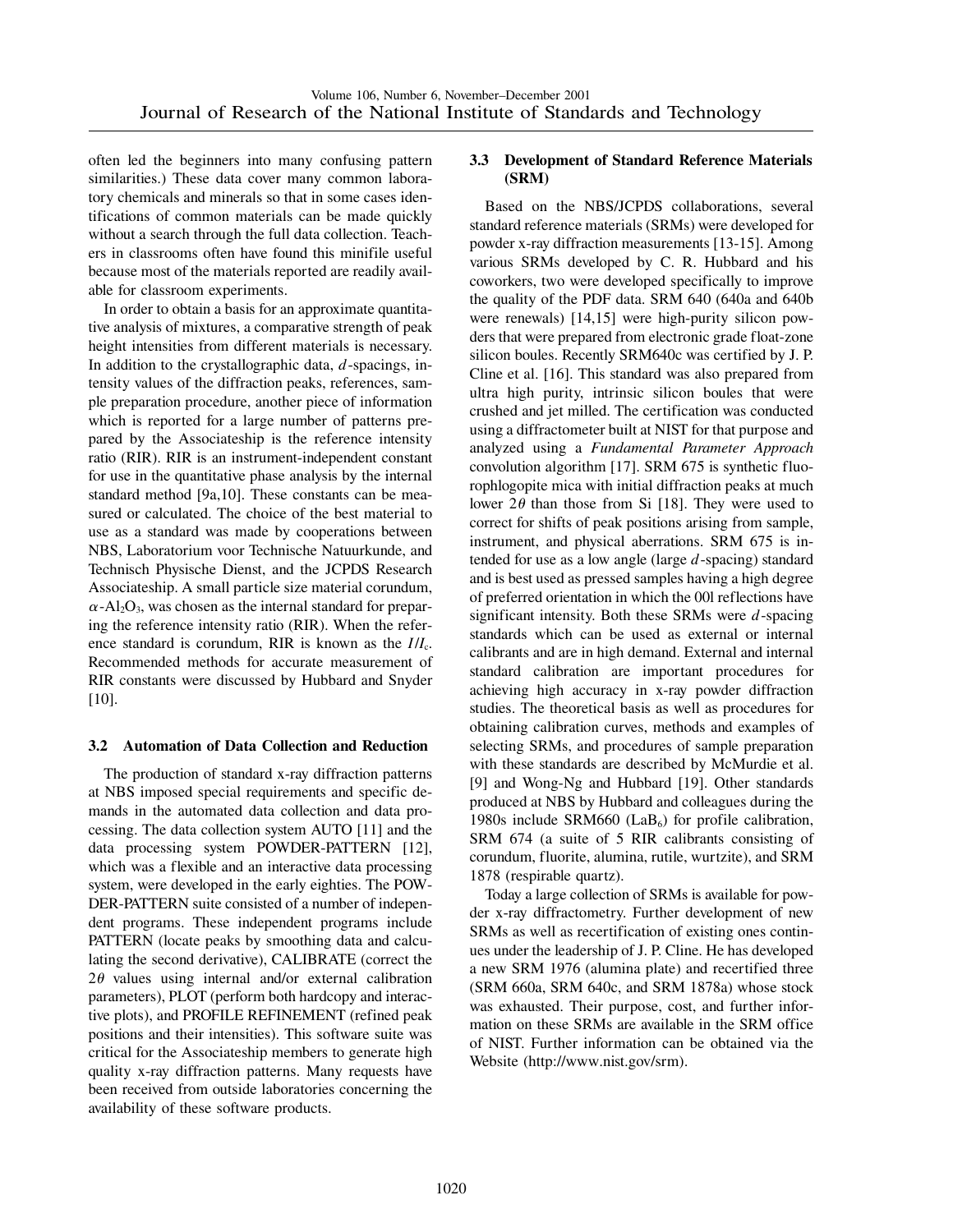#### **3.4 Computerization of the ICDD Powder Diffraction Database**

Computerization of the PDF has been a significant undertaking, beginning in 1979 and substantially complete in 1985 [6,7]. The main goal of this undertaking were:

- 1. To enhance the quality of the PDF,
- 2. To increase the efficiency of the data entry, data editing, data review and record keeping.
- 3. To simplify the production efforts by eliminating the need to maintain the database in two separate forms.
- 4. To eliminate problems such as incompleteness of data and rounding of *d*-spacings on the PDF tape.
- 5. To have a more flexible and informative database.
- 6. To enhance the assessment of quality of the data.
- 7. To evaluate all patterns with computer-assisted methods.

In 1976, G. J. McCarthy, Chairman of the Technical Committee of ICDD, established a task group, which subsequently became the Data Base Subcommittee (chaired by C. R. Hubbard). A proposal which entailed a five year plan of creating computer code, designing and testing a prototype database, and reevaluating the historical data of Sets 1-32 was submitted by this subcommittee and was approved by the ICDD Board of Directors. The computerization was carried out cooperatively by both the ICDD and NBS staff. The NBS staff provided the technical guidance for the entry process and wrote the key computer programs which were necessary for the creation and critical evaluation of the computer database. Members of the ICDD staff performed the critical review, developed editorial procedures, and provided additional data entry. Work on the proposal began at NBS with the design of the database format (structure of the database), selection of data items to be included, and development of a computer program to evaluate the data entries. The format selected for the PDF database was that of NBS CRYSTAL DATA [20] developed by NBS Crystal Data Center [21] and expanded to include powder pattern information. A computer program, known as the NBS\*AIDS80 [22], was designed to build and evaluate a database entry. The later version of the program is known as the NBS\*AIDS83.

If NBS\*AIDS80 finds a data or format inconsistency ("error"), then the data must be corrected and reprocessed. Patterns with unresolvable errors were added to a list of questionable phases for remeasurement. The program also gives warnings of possible errors in the data, each of which are reviewed, and, if necessary, editorial changes are made. Throughout the years, this program has been updated extensively to meet the need of a variety of new classes of material, and the state-ofthe-art computer database and file structure. It still remains as the key editorial program for producing the PDF. Because of this sophisticated computer program, the review process utilized today is considerably more stringent than in former years [8]. Because of the important impact of this program on the evaluation of diffraction data as well as deriving various ICDD products, a detailed description of the NBS\*AIDS83 program is given as an appendix.

The full-scale project of computerization and critical evaluation of PDF data Sets 1-32 was initiated in the beginning of 1982. All data entering the PDF beginning with data for Set 33 were not part of the historical review but were evaluated and computerized during the editorial and publication process. Since 1984, products such as data books and data cards (discontinued to date) have been produced directly from the PDF database. Today, all PDF products are generated directly from the database, including a recently released relational database product. Further information about the ICDD products can be located at the WEBSITE: http:// www.icdd.com.

## **3.5 Compact Disk Read Only Memory (CD-ROM) System for Data Storage**

Another development of the ICDD database concerns data storage using a CD-ROM disk. In the mid-eighties, there was increasing use of the PDF in computer readable form, but the limited amount of disk space available on most commercial powder diffractometer systems limited the use to a small subset of the total PDF. A product proposal was submitted by W. Wong-Ng and C. Hubbard to the JCPDS-ICDD Board of Director in the early eighties, followed by several presentations concerning the advantages and various product opportunities of using the state-of-the-art CD-ROM technology. The availability of low-cost CD-ROM systems offered an attractive alternative to conventional disk media [23]. Under the guidance of R. Jenkins, then ICDD Principal Scientist, the concept of a low-cost Personal Computer/ CD-ROM system, "PC-PDF", having a total available storage of 550 MB, was developed in the late eighties. A variety of search strategies were developed that are based on PDF numbers, chemistry, strongest *d*-spacings, etc. By use of optimum packing and access algorithms, the various searches operated at speeds highly convenient to the user. Currently, the CD-ROM products are the most popular products by ICDD.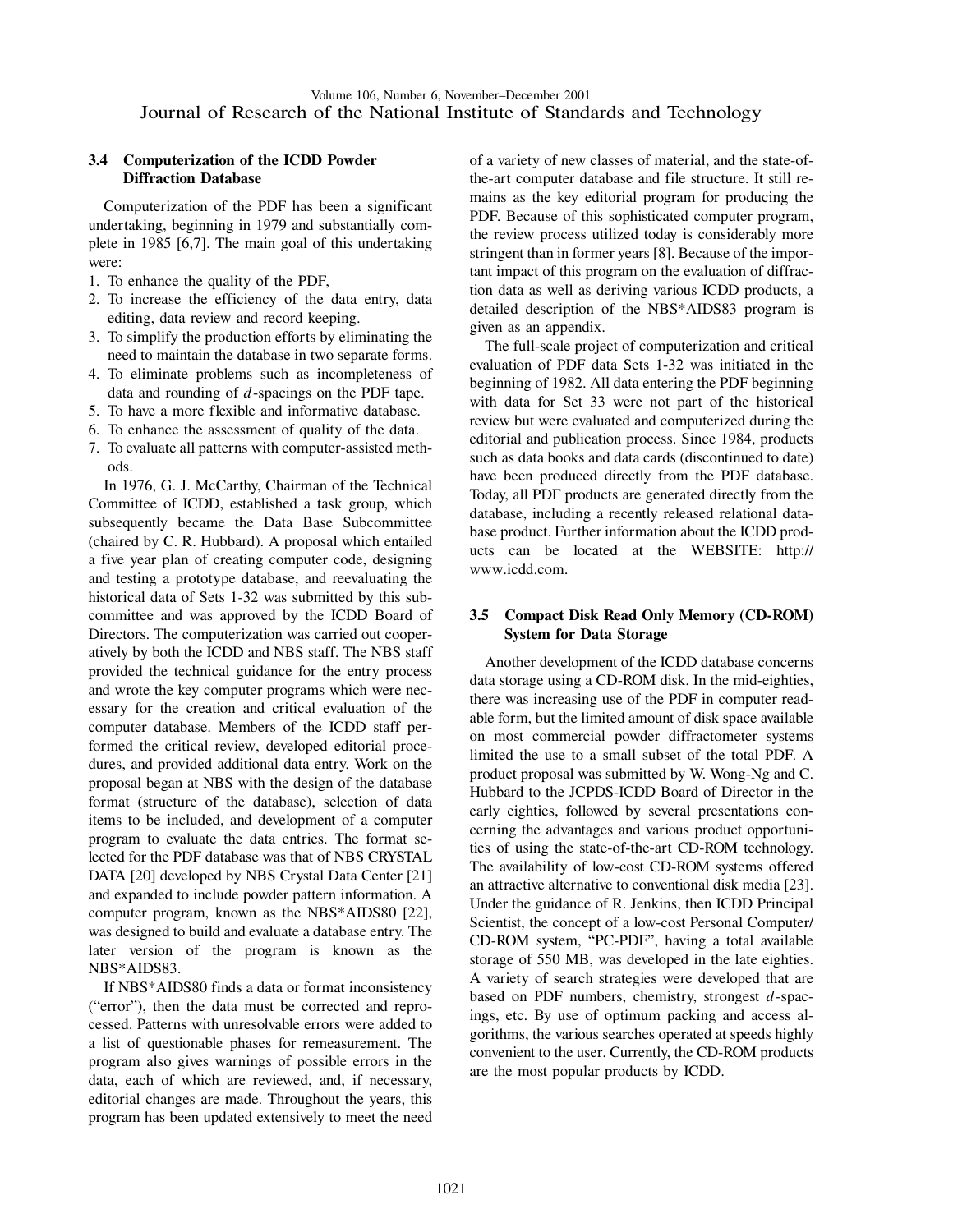## **4. Advanced Ceramic Reference Pattern Program at NBS (1986-1989)**

With the development of standards, software, automated systems and numerous publications of data and methods, more and more laboratories became capable of measuring and analyzing high quality reference patterns. Thus, the mission of the ICDD Research Associate Program was believed to be accomplished in 1986, and part of the staff of the ICDD Associateship was transferred to the ICDD Headquarters. Following this success, a 3-year program at NBS to produce high quality x-ray patterns of important ceramic phases was established. This program was administered by C. R. Hubbard and A. L. Dragoo, with W. Wong-Ng was in charge of the day-to-day operation. The project was directed toward the production of x-ray diffraction data for important ceramic phases, which might find applications in engine components, cutting tools, etc. This project which was an integral part of the program at NBS to develop measurement methods and data to further the manufacture and use of ceramic materials, included a comprehensive review and upgrade of data for selected borides, carbides, silicides, nitrides, oxynitrides, selenides, tellurides and oxides. Samples for x-ray characterization were obtained through collaboration with other research laboratories, and by synthesis at NBS. For example, cooperation with the Phase Diagram Project, jointly sponsored by the American Ceramic Society and NBS, was initiated to identify new phases of interest, to synthesize selected new phases, and to develop improved editorial procedures for both the PDF and the Phase Diagram Database [24].

# **5. ICDD Grants-in-Aid Project**

At the conclusion of the Advanced Ceramics Program, further collaborations continued through the ICDD Grants-in-Aid Program. This ongoing project compliments the NIST existing program of phase equilibria of electronic materials. In recent years, several important classes of electronic materials have had a large impact on the relevant industries. The characterization of high  $T_c$  materials has been an important activity of the superconductor community in the past 15 years. Many high  $T_c$  superconductor phases were reported in the literature, including new structure types as well as single phases and solid solutions isomorphous to known structures. The development of microwave materials for wireless communications has been steadfast. There has also been intense development of magnetic (i.e., magneto resistive materials) and ferroelectric materials for thin film applications. All of these fields are developing rapidly. The availability of high-quality powder patterns of carefully-prepared and well-characterized materials will meet the expressed needs of researchers in these fields.

In collaboration with J. Kaduk of BP-Amoco Research Center, patterns were analyzed using the Rietveld refinement technique [25]. Data processing was performed using the General Structure Analysis System (GSAS) [26]. The peaks are located by LeBail extractions of the raw patterns, using pseudo-Voigt profile functions. The internal standard results in corrections for systematic errors, principally sample displacement and transparency. Crystallographic cells, if unknown, were determined using the ITO [27] and/or Boultif  $\&$ Louer [28] indexing programs. The reported lattice parameters were determined from profile fits. Refinements of the crystal structures are used to analyze and confirm details of the space group symmetry.

# **6. Further Collaborations**

Fruitful collaborations between NIST and ICDD will continue for many years to come. In addition to the Grants-in-aid projects for the preparation of standard reference x-ray patterns for inclusion in the PDF, several NIST staff members are currently actively involved in the ICDD Scientific Subcommittee activities. Howard McMurdie continues to be the editor for the patterns of inorganic materials. He also works on the American Ceramic Society's (ACS) compilation of phase diagrams. Collaborations between the NIST, ICDD and Ceramics Society database efforts have also been planned. For example, linkage of their respective databases would provide the user with the ability to search multiple databases in an integrated fashion. This crosssearch capability will have an important impact on material characterization and material design.

# **7. Associateship Publications**

Since the 1950s when the Research Associateship was established, it has produced nearly 2000 high quality standard reference patterns. The NBS patterns were published in NBS Circular 539 (10 volumes) and NBS Monographs (a total of 31 volumes), PDF database, NBS circulars, as well as the early issues of the journal Powder Diffraction. The following is a list of the principal publications from the Research Associateship program.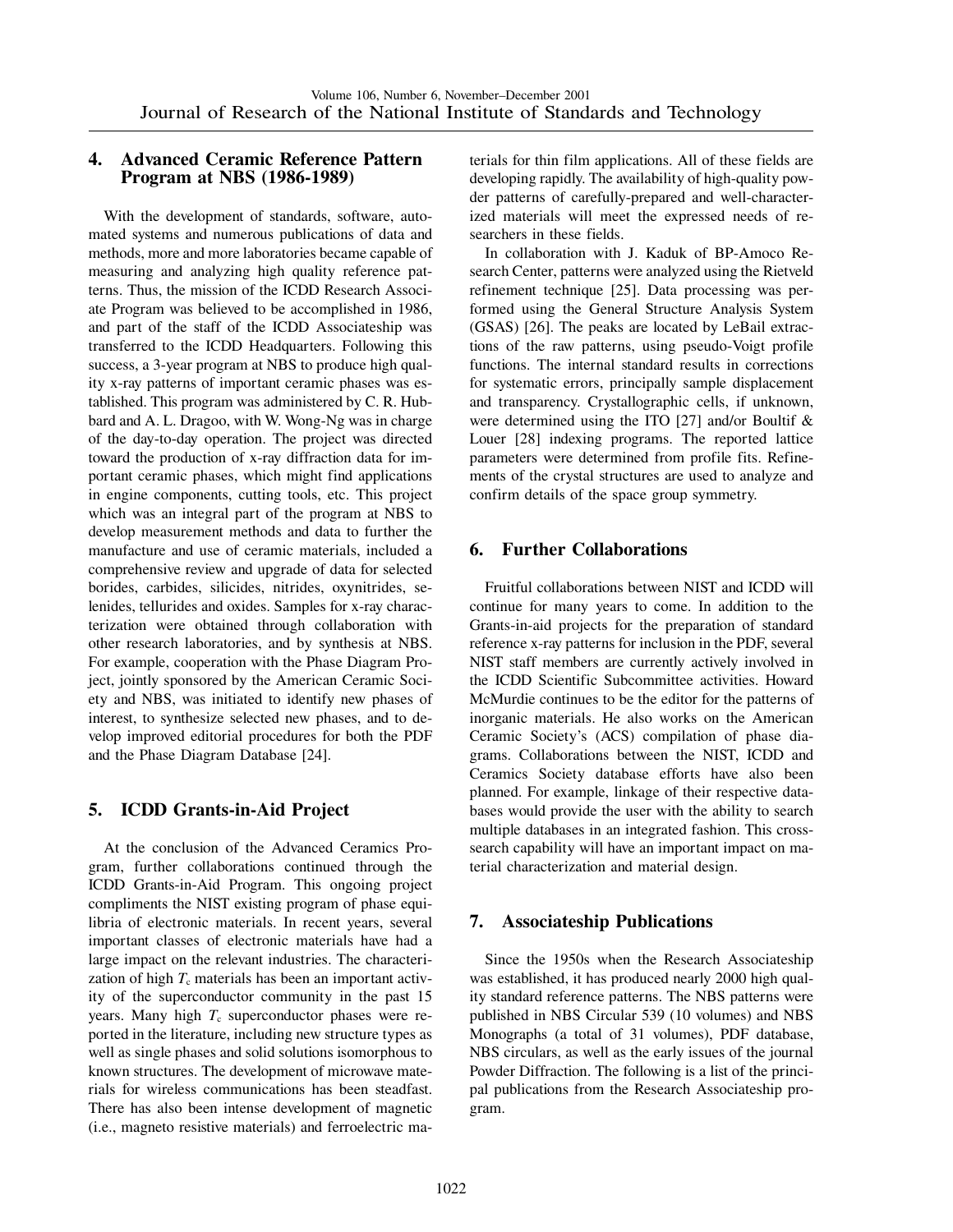1) H. E. Swanson and E. Tatge, J. Res. Natl. Bur. Stand. (U.S.) **46** (4), 318 (1951), Data on 8 phases.

2) H. E. Swanson and E. Tatge, NBS Circular 539, Vol. 1 (1953), data for 54 inorganic substances.

3) H. E. Swanson and R. K. Fuyat, NBS Circular 539, Vol. 2 (1953), data for 30 inorganic substances.

4) H. E. Swanson, R. K. Fuyat, and G. M. Ugrinic, NBS Circular 539, Vol. 3 (1954), data for 34 inorganic substances.

5) H. E. Swanson, R. K. Fuyat, and G. M. Ugrinic, NBS Circular 539, Vol. 4 (1955), data for 42 inorganic substances.

6) H. E. Swanson, N. T. Gilfrich, and G. M. Ugrinic, NBS Circular 539, Vol. 5 (1955), data for 45 inorganic substances.

7) H. E. Swanson, N. T. Gilfrich, and M. I. Cook, NBS Circular 539, Vol. 6 (1956), data for 44 inorganic substances.

8) H. E. Swanson, N. T. Gilfrich, and M. I. Cook, NBS Circular 539, Vol. 7 (1957), data on 53 substances.

9) H. E. Swanson, N. T. Gilfrich, M. I. Cook, R. Stinchfield, and P. C. Parks, NBS Circular 539, Vol. 8 (1959), data for 61 substances.

10) H. E. Swanson, M. I. Cook, T. Isaacs, and E. H. Evans, NBS Circular 539, Vol. 9 (1960), data for 43 substances.

11) H. E. Swanson, M. I. Cook, E. H. Evans, and J. H. deGroot, NBS Circular 539, Vol. 10 (1960), data for 40 substances.

12) H. E. Swanson, M. C. Morris, R. P. Stinchfield, and E. H. Evans, NBS Monograph 25, Sec. 1 (1962), data for 46 substances.

13) H. E. Swanson, M. C. Morris, R. P. Stinchfield, and E. H. Evans, NBS Monograph 25, Sec. 2 (1963), data for 37 substances.

14) H. E. Swanson, M. C. Morris, E. H. Evans, and L. Ulmer, NBS Monograph 25, Sec. 3 (1964), data for 51 substances.

15) H. E. Swanson, M. C. Morris, and E. H. Evans, NBS Monograph 25, Sec. 4 (1966), data for 103 substances.

16) H. E. Swanson, H. F. McMurdie, M. C. Morris, and E. H. Evans, NBS Monograph 25, Sec. 5 (1967), data for 80 substances.

17) H. E. Swanson, H. F. McMurdie, M. C. Morris, and E. H. Evans, NBS Monograph 25, Sec. 6 (1968), data for 60 substances.

18) H. E. Swanson, H. F. McMurdie, M. C. Morris, and E. H. Evans, NBS Monograph 25, Sec.7 (1969), data for 81 substances.

19) H. E. Swanson, H. F. McMurdie, M. C. Morris, and E. H. Evans, NBS Monograph 25, Sec. 8 (1970), data for 81 substances.

20) H. E. Swanson, H. F. McMurdie, M. C. Morris, E. H. Evans, and B. Paretzkin, NBS Monograph 25, Sec. 9 (1971), data for 63 substances.

21) H. E. Swanson, H. F. McMurdie, M. C. Morris, E. H. Evans, and B. Paretzkin, NBS Monograph 25, Sec. 10 (1972), data for 84 substances.

22) H. E. Swanson, H. F. McMurdie, M. C. Morris, E. H. Evans, and B. Paretzkin, NBS Monograph 25, Sec. 11 (1974), data for 70 substances.

23) H. F. McMurdie, M. C. Morris, E. H. Evans, B. Paretzkin, J. H. deGroot, C. R. Hubbard, and S. J. Carmel, NBS Monograph 25, Sec. 12 (1975), data for 57 substances.

24) M. C. Morris, H. F. McMurdie, E. H. Evans, B. Paretzkin, J. H. deGroot, C. R. Hubbard, and S. J. Carmel, NBS Monograph 25, Sec. 13 (1976), data for 58 substances.

25) M. C. Morris, H. F. McMurdie, E. H. Evans, B. Paretzkin, J. H. deGroot, R. Newberry, C. R. Hubbard, and S. J. Carmel, NBS Monograph 25, Sec. 14 (1977), data for 68 substances.

26) M. C. Morris, H. F. McMurdie, E. H. Evans, B. Paretzkin, J. H. deGroot, B. S. Weeks, R. J. Newberry, C. R. Hubbard, and S. J. Carmel, NBS Monograph 25, Sec. 15 (1978), data for 112 substances.

27) M. C. Morris, H. F. McMurdie, E. H. Evans, B. Paretzkin, J. H. deGroot, C. R. Hubbard, and S. J. Carmel, NBS Monograph 25, Sec. 16 (1979), data for 86 substances.

28) M. C. Morris, H. F. McMurdie, E. H. Evans, B. Paretzkin, C. R. Hubbard, and S. J. Carmel, NBS Monograph 25, Sec. 17 (1980), data for 54 substances.

29) M. C. Morris, H. F. McMurdie, E. H. Evans, B. Paretzkin, H. S. Parker, N. C. Panagiotopoulos, and C. R. Hubbard, NBS Monograph 25, Sec. 18 (1981), data for 58 substances.

30) M. C. Morris, H. F. McMurdie, E. H. Evans, B. Paretzkin, H. Parker, N. P. Pyrros, and C. R. Hubbard, NBS Monograph 25, Sec. 19 (1982), data for 51 substances.

31) M. C. Morris, H. F. McMurdie, E. H. Evans, B. Paretzkin, H. S. Parker, N. P. Pyrros, and C. R. Hubbard, NBS Monograph 25, Sec. 20 (1984), data for 71 substances.

32) M. C. Morris, H. F. McMurdie, E. H. Evans, B. Paretzkin, H. S. Parker, W. Wong-Ng, D. M. Gladhill, and C. R. Hubbard, NBS Monograph 25, Sec. 21 (1985), data for 92 substances.

33) H. F. McMurdie, M. C. Morris, E. H. Evans, B. Paretzkin, W. Wong-Ng, L. Ettlinger, and C. R. Hubbard, Powder Diffraction **1** (1), 77 (1986), data on 20 phases.

34) H. F. McMurdie, M. C. Morris, E. H. Evans, B. Paretzkin, W. Wong-Ng, L. Ettlinger, and C. R. Hubbard, Powder Diffraction **1** (2), 64 (1986), data on 20 phases.

35) H. F. McMurdie, M. C. Morris, E. H. Evans, B. Paretzkin, W. Wong-Ng, and C. R. Hubbard, Powder Diffraction **1** (3), 265 (1986), data on 15 phases.

36) H. F. McMurdie, M. C. Morris, E. H. Evans, B. Paretzkin, W. Wong-Ng, Y. Zhang, and C. R. Hubbard, Powder Diffraction **1** (4), 334 (1986), data on 17 phases.

37) H. F. McMurdie, M. C. Morris, E. H. Evans, B. Paretzkin, W. Wong-Ng, Y. Zhang, and C. R. Hubbard, Powder Diffraction **2** (1), 41 (1987), data on 17 phases.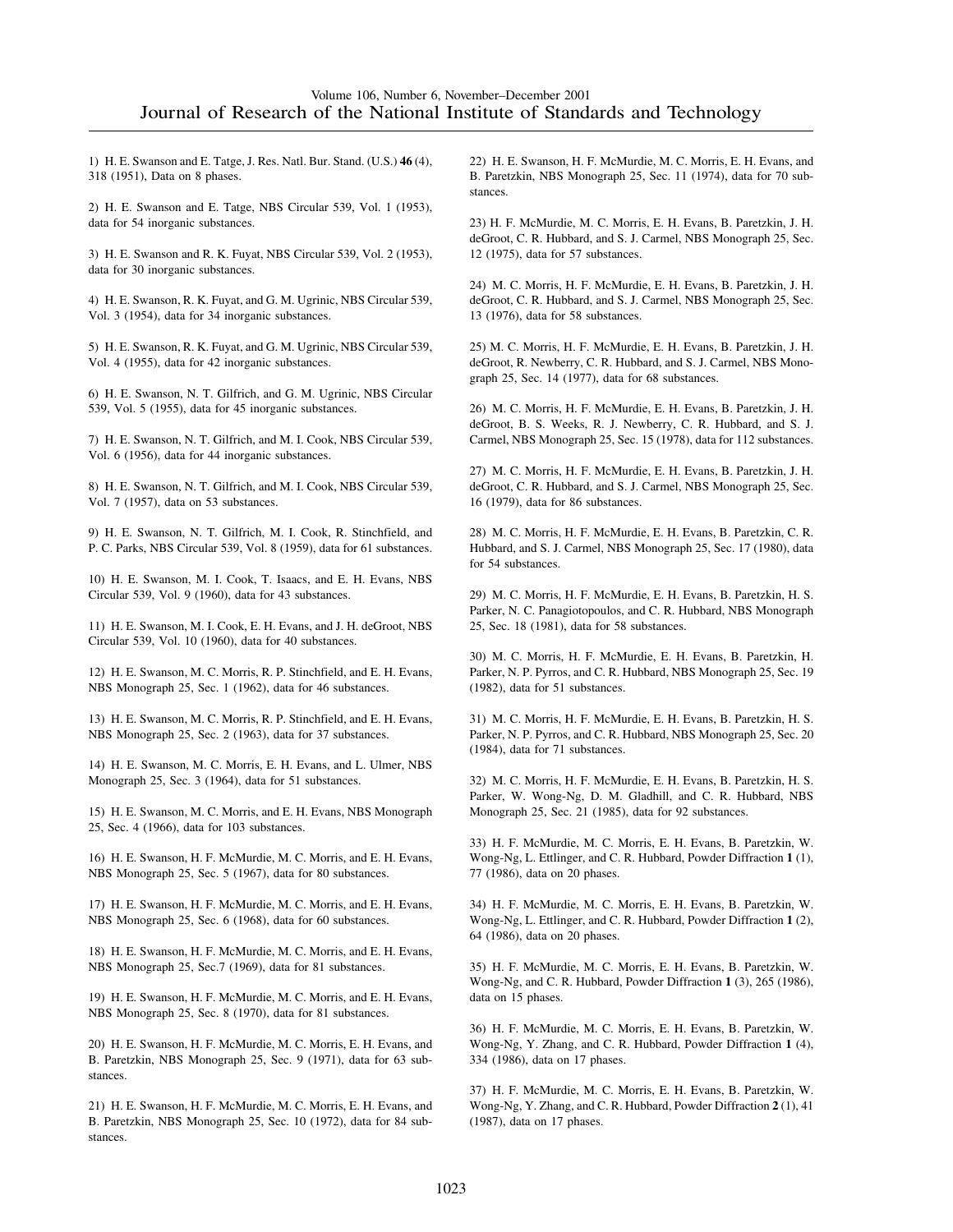38) W. Wong-Ng, H. F. McMurdie, B. Paretzkin, C. R. Hubbard, A. L. Dragoo, and J. M. Stewart, Powder Diffraction **2** (2), 106 (1987), data on 15 phases.

39) W. Wong-Ng, H. F. McMurdie, B. Paretzkin, Y. Zhang, K. L. Davis, C. R. Hubbard, A. L. Dragoo, and J. M. Stewart, Powder Diffraction **2** (3), 191 (1987), data on 16 phases.

40) W. Wong-Ng, H. F. McMurdie, B. Paretzkin, Y. Zhang, K. L. Davis, C. R. Hubbard, A. L. Dragoo, and J. M. Stewart, Powder Diffraction **2** (4), 257 (1987), data on 15 phases.

41) W. Wong-Ng, H. F. McMurdie, B. Paretzkin, Y. Zhang, C. R. Hubbard, A. L. Dragoo, and J. M. Stewart, Powder Diffraction **3** (1), 47 (1988), data on 15 phases.

42) W. Wong-Ng, H. F. McMurdie, B. Paretzkin, C. R. Hubbard, and A. L. Dragoo, Powder Diffraction **3** (2), 113 (1988), date on 14 phases.

43) W. Wong-Ng, H. F. McMurdie, B. Paretzkin, M. A. Kuchinski, and A. L. Dragoo, Powder Diffraction **3** (3), 179 (1988), data on 14 phases.

44) W. Wong-Ng, H. F. McMurdie, B. Paretzkin, M. A. Kuchinski, and A. L. Dragoo, Powder Diffraction **3** (4), 247 (1988), data on 14 phases.

45) W. Wong-Ng, H. F. McMurdie, B. Paretzkin, M. A. Kuchinski, and A. L. Dragoo, Powder Diffraction **4** (1), 40 (1989), data on 14 phases.

46) W. Wong-Ng, H. F. McMurdie, B. Paretzkin, M. A. Kuchinski, and A.L. Dragoo, Powder Diffraction **4** (2), 106 (1989), data on 15 phases.

#### **8. Appendix A. A Program for Data Evaluation and Database Building— NBS\*AIDS83**

#### **8.1 Introduction**

The program NBS\*AIDS83 has three basic functions: 1) data evaluation and database building, 2) data transformation to standard settings (e.g., crystal data cell and space group), and 3) derivative data generation (e.g., reduced cell, Pearson's symbol). Three distribution databases are built with this program—NIST Crystal Data, International Centre for Diffraction Data PDF-2 and the Electron Diffraction Database. The program, research applications, and detailed information on many items in common in the databases have been described in NBS Technical Notes [22].

NBS\*AIDS83 is a large, dynamic and evolving program with over 17 000 statements and 100 subroutines. Over the years, many scientists have made contributions to the program. Many man-years have been invested in creating the software and in devising the theory underlying many of the routines. Because numerous commercial computer programs use the output from NBS\*AIDS83, every effort has been made during program revisions and expansions to keep the formats for all existing data items constant.

The NBS\*AIDS 83 program, or its precursor which was designed and written in the early 1970s for Crystal Data, has been in continual use for about 30 years. The program is used by the scientific community in several ways. First, editors at NIST, the ICDD, and at other data centers have used this workhorse program as a tool to create hundreds of thousands of evaluated database entries. Second, a research version of the program has been distributed to the scientific community, which has served to improve the quality of experimental data at the source. Finally, selected segments of the program have been incorporated in other widely used distribution programs such as the indexing program (DICVOL91) of Boultif and Louer [28] and the Structure Tidy program of Gelato and Parthé [29]. A key reason for its success and reliability, and that the program has been used for a long period of time, by so many people, on so much data, in so many situations, is the extensive effort in code design, database design and validation of its functions.

The program has played a critical role in the scientific and commercial success of the distribution databases. This is especially true for the PDF-2 and its derivatives, which are universally used by the powder diffraction community. All three databases cited above are associated with commercial instruments that collect diffraction data. Thus, the collection of new data is fully integrated with the use of existing data as, for example, in the identification of unknown compounds. Finally, the transformation routines in NBS\*AIDS83 have made it possible for standard crystallographic cell and space group settings—devised by NIST—to be used by scientists world-wide.

#### **8.2 Discussion**

The overall job of the program is to build a database entry of evaluated data for NIST Crystal Data [18] or the Powder Diffraction File—PDF-2. The program features include: a) the same program is used to build both databases. The fact that the software is used by more than one independent data center has played a central role in building comprehensive and robust computer code; b) all the data for an entry are evaluated as a unit at the same time. This feature permits easy and efficient editing of the entry; and c) the data evaluation and database building functions are integrated.

Both databases include chemical, crystallographic and bibliographic data for all classes of crystalline compounds—inorganics, organics, minerals, metals, alloys,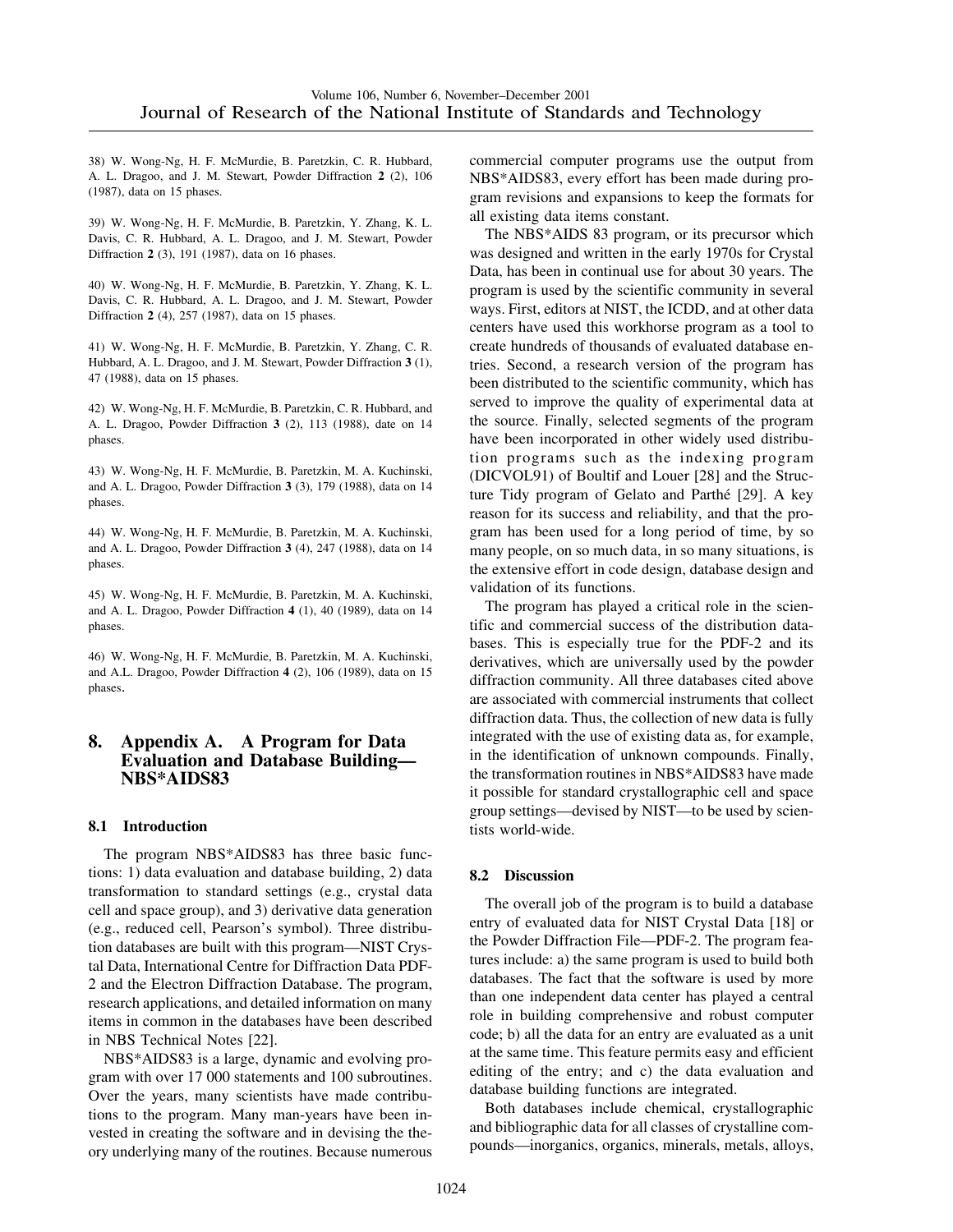ceramics, intermetallics etc. A database entry includes data for one compound and includes such data as: chemical name and formula, lattice parameters, space group, density, structure type, literature reference and comments. The main difference between NIST Crystal Data and the PDF-2 is that the latter includes powder diffraction data. Overall database features include: a) all data parameters have been carefully defined, formatted and documented. By doing this, the full power of computing can be applied to data evaluation, extraction, and utilization; b) the ASCII character set is used for all data items. This has made the database highly transportable; c) the entry output of a computer run can be used as the input for a later run. This feature makes it possible to update the entire database concurrently with a revision of the NBS\*AIDS83 computer program.

#### **8.2.1 Database Specifications**

The information set for each entry in the database is divided into 22 record types as summarized in Table 2. Each entry must begin with record type 1, and the entry ends with the record type K. Each record type contains information that is stored in units of 80 ASCII characters, and some record types contain multiple units. Table 2 gives a summary of record types, and the maximum number of units allowed for each type. As indicated above, all data parameters in the database follow rigorous rules. Detailed database specifications for each record type are given in the NBS Technical Note 1141 [22] and in the internal documentation for the International Centre for Diffraction Data's current version.

#### **8.2.2 Program Functions**

The program carries out three basic types of functions: 1) data transformation and standardization; 2) the generation of derivative data; and 3) data evaluation. The computer code consists of over 100 subroutines. In general the different subroutines are responsible for different functions or subfunction. In Table 3, a summary of the various functions is given.

## **8.2.2.1 Transformation and Standardization**

The unit cell and space group data are transformed to the conventional crystal data settings. By doing this, one can identify unknown materials against the database on the basis of the determinative ratios (i.e., ratios of specified cell edges). Furthermore, data on the same material that have been reported on the basis of different unit cells will be transformed to the same setting. The Crystal Data Center and program have played an important role in the collection and reporting of crystallographic

**Table 2.** Data Records and labeling in NBS\*AIDS83

| No.            | Type   | Max <sup>a</sup> | Contents                                                                              |
|----------------|--------|------------------|---------------------------------------------------------------------------------------|
| 1              | 1      | 2                | Original lattice parameters                                                           |
| $\overline{2}$ | 2      | 2                | Author's standard deviations of lattice parameters                                    |
| 3              | 3      | 1                | Author's space group, Z, density                                                      |
| 4              | 4      | 1                | Crystal Data space group, Z, density                                                  |
| 5              | 5      | 5                | Subfile designations, mineral and zeolite groups, CAS No.                             |
| 6              | 6      | 5                | Compound name                                                                         |
| 7              | 7      | 5                | Chemical formula                                                                      |
| 8              | 8      | 1                | Empirical formula                                                                     |
| 9              | 9      | 10               | Literature references                                                                 |
| 10             | A      | 1                | Pearson symbol, structure type                                                        |
| 11             | B      | 20               | Comments                                                                              |
| 12             | C      | 1                | Transformation matrix: initial to Crystal Data cell                                   |
| 13             | D      | 1                | Reduced cell                                                                          |
| 14             | E      | 1                | Crystal Data cell                                                                     |
| 15             | F      | 1                | Information on data collection (e.g., wavelength)                                     |
| 16             | G      | 1                | Further information on data collection (e.g., quality marks)                          |
| 17             | H      | 1                | Space group extinction conditions                                                     |
| 18             | I      | 68               | Powder diffraction data (d or $2\theta$ , relative intensities, hkl, editorial flags) |
| 19             | J      | 5                | Internal update and revision information                                              |
| 20             | $+$    | 1                | Information for Hanawalt and Fink indices                                             |
| 21             | $\ast$ | 1                | Information for Max-d index                                                           |
| 22             | $K^b$  | 1                | Processing history and entry-end record                                               |

<sup>a</sup> Maximum number of 80 character records for a given record type.

<sup>b</sup> The K record is the final record of any entry, following the plus and star records (if present).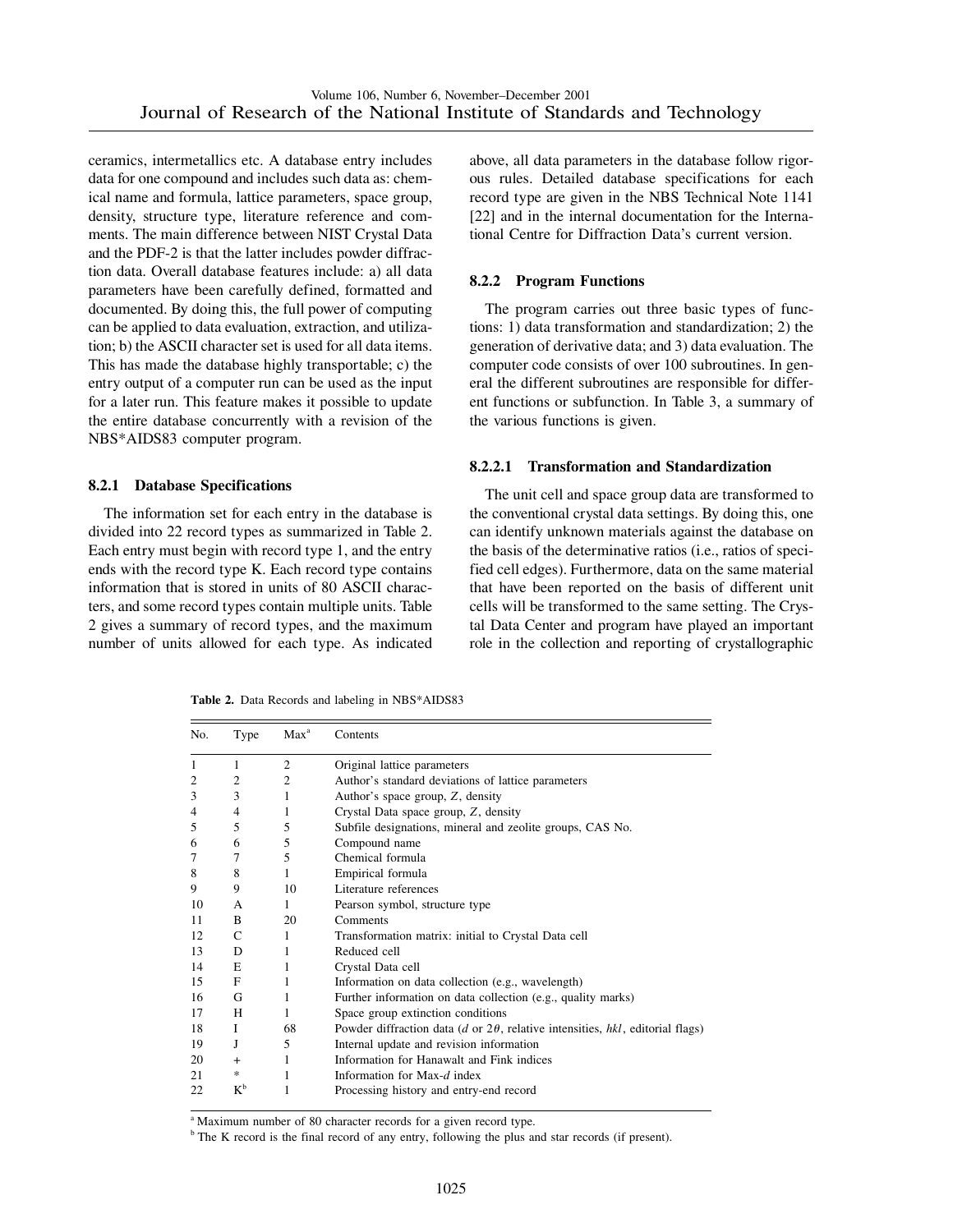**Table 3.** Selected functions performed by NBS\*AIDS83. The program is multifunctional as it evaluates data, transforms information to standard settings, and generates key derivative data

| No. | Function                                                          |
|-----|-------------------------------------------------------------------|
| 1.  | Calculation of the reduced cell                                   |
| 2.  | Transformation of author's cell to conventional Crystal Data cell |
| 3.  | Transformation of authors' space group to Crystal Data setting    |
| 4.  | Verification of space group with allowed symbols                  |
| 5.  | Determination of metric lattice symmetry                          |
| 6.  | Comparison of metric symmetry with crystal symmetry               |
| 7.  | Formula syntax checking                                           |
| 8.  | Format of the chemical name                                       |
| 9.  | Comparison of chemical name with formula for consistency          |
| 10. | Generation of empirical formula                                   |
| 11. | Generation of Pearson symbol                                      |
| 12. | Comparison of measured, calculated and estimated densities        |
| 13. | Refinement of $d$ -spacings                                       |
| 14. | Confirmation of indexing with space group extinction rules        |
| 15. | Calculation of the Smith-Snyder and de Wolff figures-of-merit     |
| 16. | Assignment of the PDF quality mark                                |
| 17. | Reference syntax checking                                         |
| 18. | Validation of Journal CODEN against list                          |
| 19. | Validation of editorial flags                                     |
| 20. | Generation of error and warning flags when problems are detected  |

data. The conventional crystal data cell—or a closely related cell—calculated by the program is now widely accepted by the crystallographic community for the reporting of such data in the literature. The use of such standard cells has improved the quality and reliability of the data reported in the original literature.

#### **8.2.2.2 Generation of Derivative Data**

An important function of the program is the generation of key derivative data that would be of value to the research scientist. This data is obtained via specially designed software routines. Examples of derivative data that are routinely used for a variety of purposes include the reduced cell [22a], the empirical formula and Pearson's symbol [22b]. The first two derivative parameters serve as the basic data for a powerful method for the identification and characterization of compounds. The third, Pearson's symbol, is widely used for determining structurally related metals and intermetallics.

#### **8.2.2.3 Data Evaluation**

The data within an entry is evaluated as a unit. This strategy permits the database editors to evaluate readily the correctness and consistency of the chemical and crystallographic data on a given crystalline compound. Many types of checks are made which result in error and warning messages when problems are encountered.

The general categories of checks on the data include a syntax-format check, a legality check, and scientificsense check. The following examples illustrate the nature of the checks. Formulas are checked to verify that they conform to a rigorous syntax and format so that empirical formulas can be generated. The original and transformed space group symbols are checked against a list of acceptable symbols to assure that they are valid. The crystal symmetry is flagged if the metric exceeds the crystal symmetry. A warning message appears when the authors density and program-calculated density are in disagreement. Ideally the editors correct data parameters so that the all error and most warning messages disappear when the data are reprocessed.

#### **8.2.3 Advantages**

After using the program continuously for more than 20 years, certain advantages to the software and the approach used by the data centers have become clear. The advantages are related to program reliability, database quality and external impact.

#### **8.2.3.1 Program Reliability**

For a generation, the program has been used by two independent data centers for the production of their respective databases. Therefore, the code has evolved into a highly debugged and valuable tool as many editors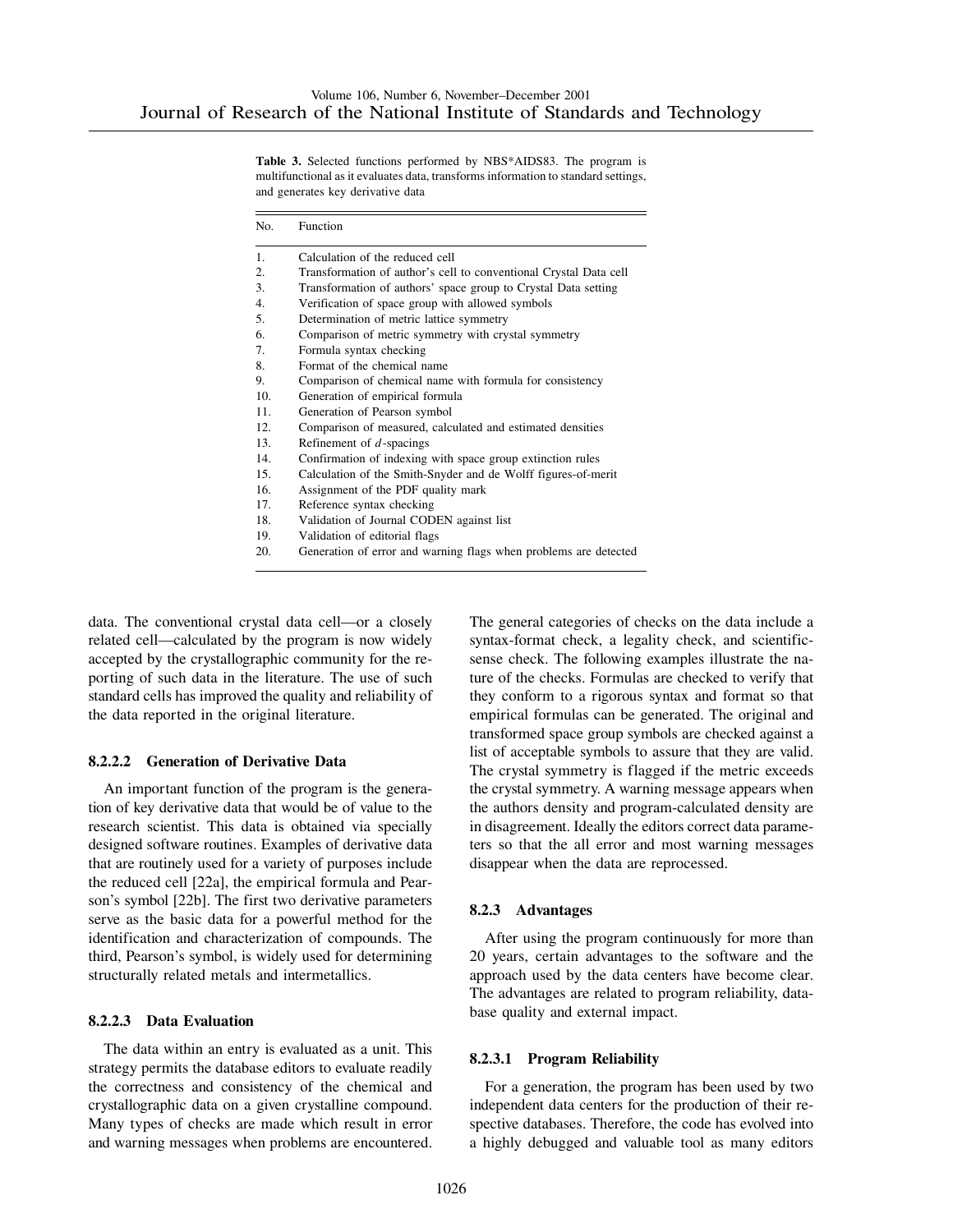have used the software on all types of data, over an extended period of time. In respond to editorial suggestions and requirements, revisions have been periodically made to strengthen the program. The development and use of the program represent a truly cooperative effort by many scientists with respect to code creation and to rules and conventions on how parameters should be formatted, transformed, and included in the database.

#### **8.2.3.2 Database Quality**

The program has lead to high quality scientific databases—NIST Crystal Data and the Powder Diffraction File—PDF-2. Of special note is the fact that the PDF-2 is one of the most widely used and successful of the scientific databases. The program has permitted these databases to be highly reliable and searchable as every parameter is carefully defined and evaluated, and important derived parameter are generated by mathematical algorithm following rigorous rules. The program has allowed human and computer editing to work in a synergistic manner.

#### **8.2.3.3 External Impact**

A research version of the program [1] has been made available to the scientific community so that individual scientists can evaluate and transform their own experimental data. This has had an important impact. For example, the cell and space group transformation routines in the software have made it possible for the experimentalists to use standard settings for the collection and reporting of their data. Furthermore, the research version of the software has permitted scientists to evaluate their data prior to publication thereby preventing errors in the literature. Finally selected subroutines of the code have been incorporated into other widely distributed scientific software packages.

#### **8.3 The Future**

The NBS\*AIDS83 program has served the database editors well for many years. It will undoubtedly continue to be used. However, with respect to the times, the program now has severe limitations. For example, the editors for the databases need many additional tools that are now available due to theoretical and computational advances. One critical tool is a modern database management system. Other tools incorporate other scientific evaluation programs that can be used in conjunction with the database [30-34]. Consequently, this is an appropriate time for a comprehensive change.

The principles and software code for building a new system are all known and in place. However, putting them all together into a modern evaluation system that can be used by multiple editors to build more than one scientific database is the challenge. The importance of meeting this challenge cannot be overemphasized!

# **9. References**

- [1] J. D. Hanawalt, H. W. Rinn, and L. K. Frevel, Chemical Analysis by X-Ray Diffraction, Ind. Eng. Chem., Anal. Ed. **10**, 457-512 (1938).
- [2] A. W. Hull, A New Method of Chemical Analysis, J. Am. Chem. Soc. **41**, 1168-1175 (1919).
- [3] X-ray Diffraction Data for Chemical Analysis, ASTM Bull. **135**, 64-65 (1945).
- [4] Revised Card Index File of X-Ray Diffraction Data for Identification of Crystalline Materials to be Issued Soon, ASTM Bull. **160**, 18-19 (1949).
- [5] Powder Diffraction File (PDF), copyright by International Centre for Diffraction Data (ICDD), Newtown Square, 12 Campus Blvd., Newtown Square, PA 19073-3273.
- [6] W. Wong-Ng, C. R. Hubbard, J. K. Stalick, and E. H. Evans, Computerization of the ICDD Powder Diffraction Database. Critical Review of Sets 1 to 32, Powder Diffr. **3** (1) 12-18 (1988).
- [7] W. Wong-Ng, M. Holomany, W. F. McClune, and C. R. Hubbard, The JCPDS Database—Present and Future, Adv. X-Ray Anal. **26**, 87-88 (1983).
- [8] R. Jenkins, M. Holomany, and W. Wong-Ng, On the Need for Users of the Powder Diffraction File to Update Regularly, Powder Diffr. **2** (2), 84-87 (1987).
- [9] H. F. McMurdie, M. C. Morris, E. H. Evans, B. Paretzkin, and W. Wong-Ng, Methods of Producing Standard X-Ray Diffraction Powder Patterns, Powder Diffr. **1** (1), 40-43 (1986).
- [9a] C. R. Hubbard, E. H. Evans, and D. K. Smith, Reference Intensity Ratio, *I*/*I*c, for Computer-Simulated Powder Patterns, J. Appl. Crystallogr. **9**, 169-174 (1976).
- [10] C. R. Hubbard and R. L. Snyder, RIR-Measurement and Use in Quantitative XRD, Powder Diffr. **3** (2), 74-77 (1988).
- [10a] C. R. Hubbard, Certificates for SRM 640.
- [11] R. L. Snyder, C. R. Hubbard, and N. C. Panagiotopoulos, A Second Generation Automated Powder Diffractometer Control System, Adv. X-Ray Anal. **25**, 245-260 (1982).
- [12] N. P. Pyrros and C. R. Hubbard, Powder-Pattern: A System of Programs for Processing and Interpreting Powder Diffraction Data, Adv. X-Ray Anal. **26**, 63-72 (1983).
- [13] A. L. Dragoo, Standard Reference Materials for X-Ray Diffraction, Part I. Overview of Current and Future Standard Reference Materials, Powder Diffr. **1** (4), 294-298 (1986).
- [14] Standard Reference Material 640a (1982), Silicon Powder X-Ray Diffraction Standard, produced by the Office of Standard Reference Materials, Natl. Inst. Stand. Technol., Gaithersburg, MD 20899.
- [15] Standard Reference Material 640b (1989), Silicon Powder X-Ray Diffraction Standard, produced by the Office of Standard Reference Materials, Natl. Inst. Stand. Technol., Gaithersburg, MD 20899.
- [16] Standard Reference Material 640c (2000), Silicon Powder X-Ray Diffraction Standard, produced by the Office of Standard Reference Materials, Natl. Inst. Stand. Technol., Gaithersburg, MD 20899. Current price will be quoted on request.
- [17] R. W. Cheary and A. Coelho, A Fundamental Parameters Approach to X-Ray Line-Profile Fitting, J. Appl. Crystallogr. **25**, 109-121 (1992).